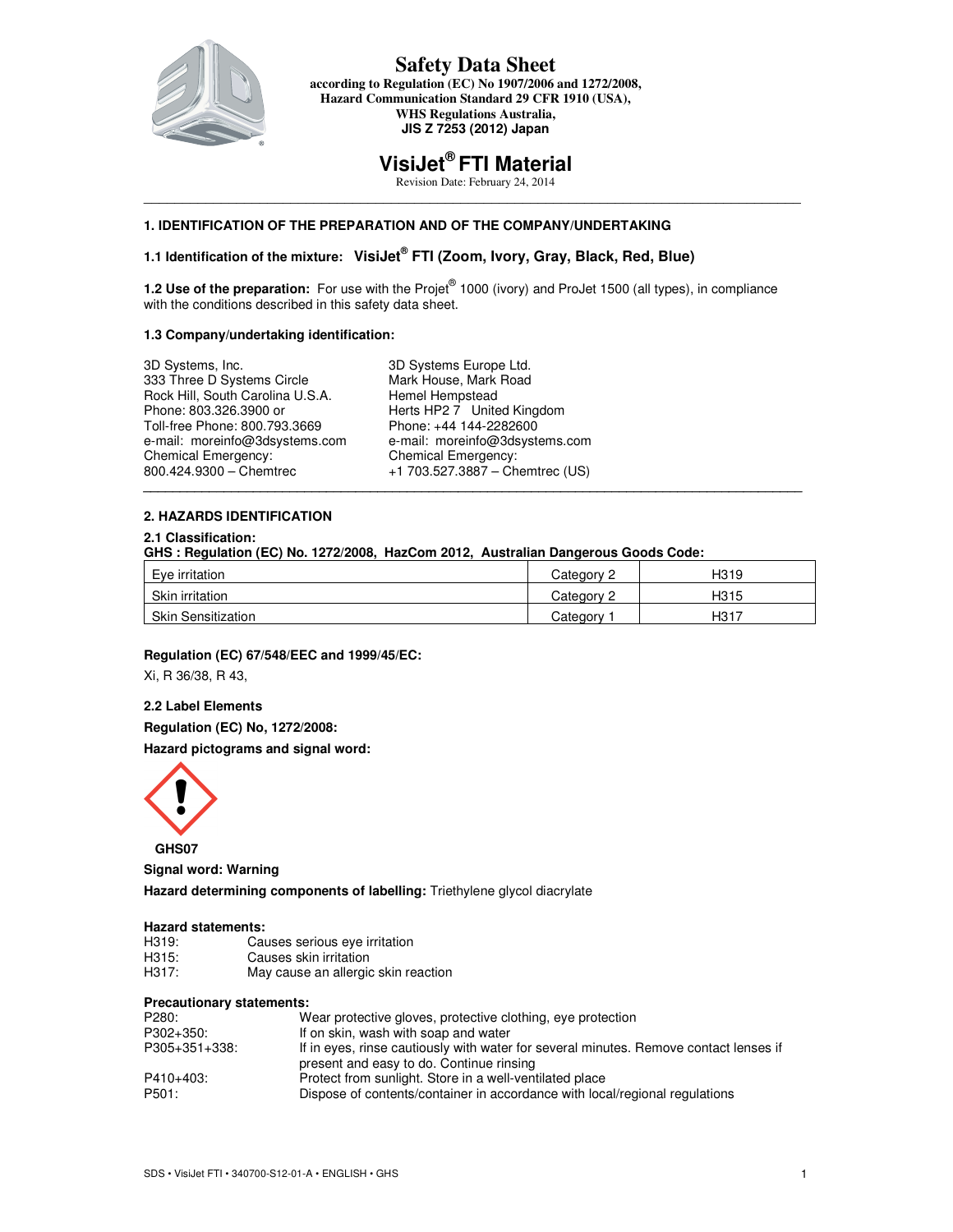

**according to Regulation (EC) No 1907/2006 and 1272/2008, Hazard Communication Standard 29 CFR 1910 (USA), WHS Regulations Australia, JIS Z 7253 (2012) Japan** 

# **VisiJet® FTI Material**

Revision Date: February 24, 2014 \_\_\_\_\_\_\_\_\_\_\_\_\_\_\_\_\_\_\_\_\_\_\_\_\_\_\_\_\_\_\_\_\_\_\_\_\_\_\_\_\_\_\_\_\_\_\_\_\_\_\_\_\_\_\_\_\_\_\_\_\_\_\_\_\_\_\_\_\_\_\_\_\_\_\_\_\_\_\_\_\_\_\_\_\_

\_\_\_\_\_\_\_\_\_\_\_\_\_\_\_\_\_\_\_\_\_\_\_\_\_\_\_\_\_\_\_\_\_\_\_\_\_\_\_\_\_\_\_\_\_\_\_\_\_\_\_\_\_\_\_\_\_\_\_\_\_\_\_\_\_\_\_\_\_\_\_\_\_\_\_\_\_\_\_\_



- NFPA Ratings  $0 =$  Minimal  $1 =$ Slight  $2 =$ Moderate
- 3 = Serious  $4 =$  Severe

### **Hazardous Materials Identification System (HMIS):**

(Degree of hazard:  $0 = low$ ,  $4 = extreme$ ); Health **2**

Flammability **1**  Physical Hazards **1**

**Personal Protection:**  Skin, eye protection

# **3. COMPOSITION/INFORMATION ON INGREDIENTS**

# **3.1 Chemical characterization:**

**Description:** Organic mixture

#### **3.2 Dangerous components:**

| Chemical name                           | <b>CAS-No</b> | <b>EC-No</b> | %         | <b>Classification</b>                                                                  |                                         |
|-----------------------------------------|---------------|--------------|-----------|----------------------------------------------------------------------------------------|-----------------------------------------|
|                                         |               |              |           | <b>Regulation (EC)</b><br>1272/2008                                                    | Regulation<br>67/548/EEC,<br>1999/45/EC |
| Isobornyl acrylate                      | 5888-33-5     | 227-561-6    | $15 - 25$ | Eye Irrit. 2, H319<br>Skin Irrit.2, H 315<br>Skin Sens.1, H317<br>Agu. Chronic 2, H411 | Xi. N<br>R36/38, 43,<br>51/53           |
| Tricyclodecane dimethanol<br>diacrylate | 42594-17-2    | 255-901-3    | 34-50     | Skin Irrit.2, H 315                                                                    | Xi, R38                                 |
|                                         |               |              |           |                                                                                        |                                         |

# **4. FIRST AID MEASURES**

**4.1 General Information**: Ensure that eyewash stations and safety showers are close to the workstation location.

**4.2 In case of inhalation:** May cause respiratory irritation. Move affected person to fresh air. If respiratory irritation occurs, if breathing becomes difficult seek medical attention immediately.

**4.3 In case of skin contact:** May cause irritation or sensitization by skin contact , including redness and/or swelling. Immediately flush skin with plenty of soap and water. Remove contaminated clothing and shoes. Get medical attention if symptoms occur. Wash clothing before reuse.

**4.4 In case of eye contact:** Irritating to eyes. Causes redness, swelling and pain. Immediately flush eyes with plenty of water for at least 15 minutes. Get medical attention if symptoms persist.

**4.5 In case of ingestion**: Irritating to mouth, throat and stomach. If ingested, drink plenty of water and seek immediate medical attention. Do not induce vomiting.

**4.6 Self-protection of the first aider:** Put on appropriate protective equipment (see section 8). Move exposed person to fresh air. Remove contaminated clothing and shoes.

 $\overline{a}$  , and the contribution of the contribution of the contribution of the contribution of the contribution of  $\overline{a}$ 

# **5. FIRE-FIGHTING MEASURES**

**5.1. Suitable extinguishing media:** Water mist, dry chemical, carbon dioxide, or appropriate foam.

**5.2 Extinguishing media which must not be used for safety reasons**: High volume water jet.

**5.3 Special exposure hazards arising from the substance or preparation itself, combustion products, resulting gases:** Thermal decomposition products can include CO<sub>2</sub>, CO, NO<sub>x</sub> and smoke.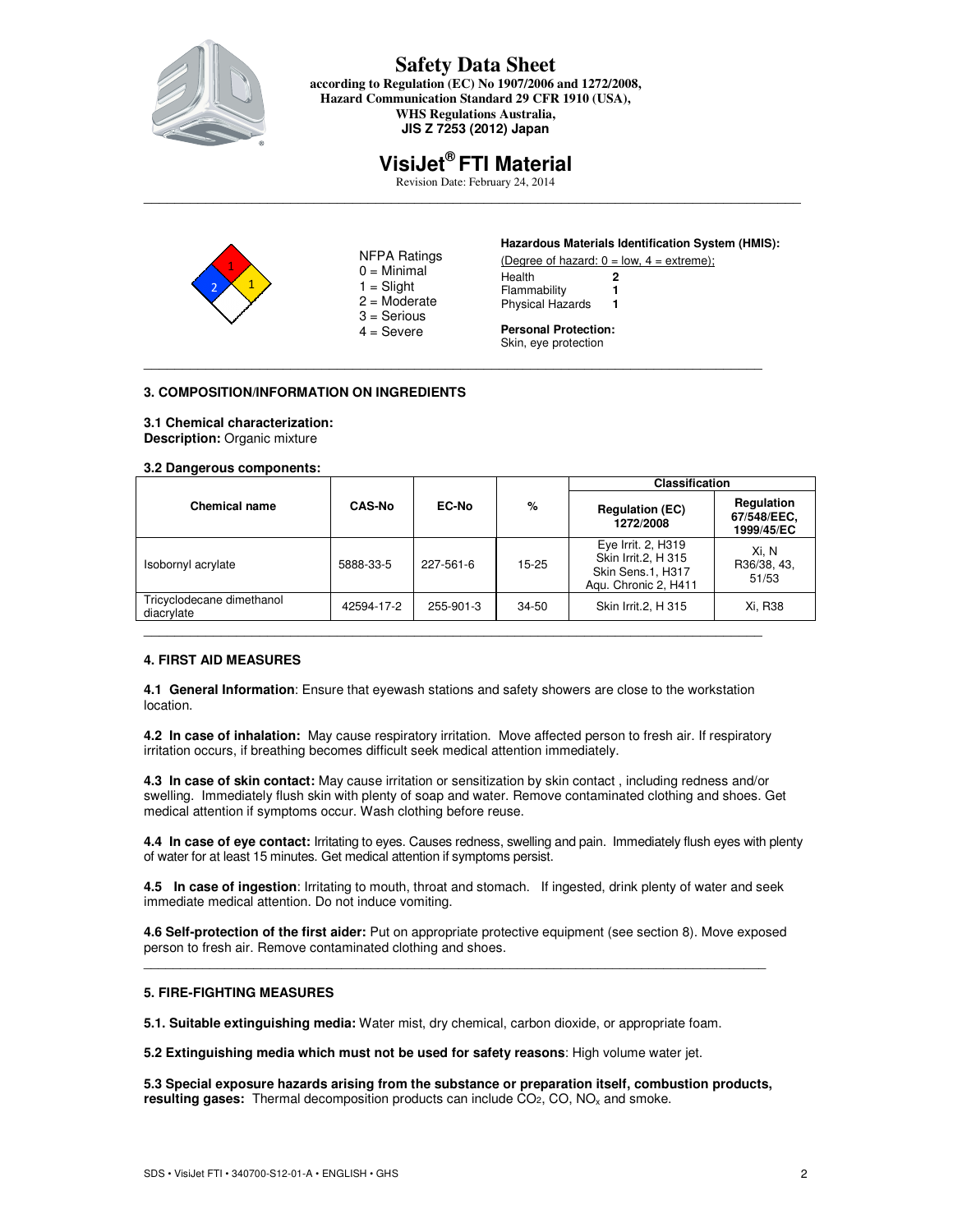

#### **Safety Data Sheet according to Regulation (EC) No 1907/2006 and 1272/2008, Hazard Communication Standard 29 CFR 1910 (USA), WHS Regulations Australia, JIS Z 7253 (2012) Japan**

# **VisiJet® FTI Material**

Revision Date: February 24, 2014 \_\_\_\_\_\_\_\_\_\_\_\_\_\_\_\_\_\_\_\_\_\_\_\_\_\_\_\_\_\_\_\_\_\_\_\_\_\_\_\_\_\_\_\_\_\_\_\_\_\_\_\_\_\_\_\_\_\_\_\_\_\_\_\_\_\_\_\_\_\_\_\_\_\_\_\_\_\_\_\_\_\_\_\_\_

**5.4 Special protective equipment for fire-fighters:** Wear full protective clothing, including helmet, selfcontained positive-pressure or pressure demand breathing apparatus, protective clothing and facemask.

**5.5 Additional information:** Move container from area if it can be done without risk. Cool containers with water spray. Avoid inhalation of material or combustion by-products.

\_\_\_\_\_\_\_\_\_\_\_\_\_\_\_\_\_\_\_\_\_\_\_\_\_\_\_\_\_\_\_\_\_\_\_\_\_\_\_\_\_\_\_\_\_\_\_\_\_\_\_\_\_\_\_\_\_\_\_\_\_\_\_\_\_\_\_\_\_\_\_\_\_\_\_\_\_\_\_\_

### **6. ACCIDENTAL RELEASE MEASURES**

**6.1. Personal precautions:** Keep unnecessary personnel away. Wear appropriate protective equipment and clothing. Consult expert immediately.

**6.2 Environmental precautions:** Stop the flow of material, if this is without risk. Ventilate contaminated area. Eliminate sources of ignition. In case of contamination of aquatic environment inform local authorities.

\_\_\_\_\_\_\_\_\_\_\_\_\_\_\_\_\_\_\_\_\_\_\_\_\_\_\_\_\_\_\_\_\_\_\_\_\_\_\_\_\_\_\_\_\_\_\_\_\_\_\_\_\_\_\_\_\_\_\_\_\_\_\_\_\_\_\_\_\_\_\_\_\_\_\_\_\_\_\_\_

**6.3 Methods for cleaning up:** Wear appropriate protective equipment and clothing. Absorb spillage with suitable absorbent materials. Place all waste in an appropriate container for disposal. The material and its container must be disposed of as hazardous waste. Keep away from sources of ignition.

### **7. HANDLING AND STORAGE**

**7.1 Handling** Provide adequate ventilation. Use suitable protective equipment. Avoid contact with skin and eyes. Do not breathe vapors or mist. Avoid ignition sources. Do not allow to enter drains or watercourses.

**7.2 Storage:** Store sealed in the original container at room temperature. Keep this material indoors in a cool, dry, well ventilated place. Store out of direct sunlight or UV light sources. Storage Temperature: below 35 °C / 95 °F. Storage class 10, environmentally hazardous liquids.

\_\_\_\_\_\_\_\_\_\_\_\_\_\_\_\_\_\_\_\_\_\_\_\_\_\_\_\_\_\_\_\_\_\_\_\_\_\_\_\_\_\_\_\_\_\_\_\_\_\_\_\_\_\_\_\_\_\_\_\_\_\_\_\_\_\_\_\_\_\_\_\_\_\_\_\_\_\_\_\_

#### **8. EXPOSURE CONTROLS / PERSONAL PROTECTION**

#### **8.1 Exposure limit values:**

General Product Information: No occupational exposure limits (PEL/TWA) have been established for this product.

#### **8.2 Exposure controls**

**Technical measures to prevent exposure:** Use local exhaust ventilation.

**Instructual measures to prevent exposure:** When using, do not eat, drink or smoke. Wash hands after handling and before eating, smoking and using the lavatory and at the end of the day.

### **Personal protection equipment:**

**Respiratory protection:** If ventilation cannot effectively keep vapor concentrations below established limits, appropriate certified respiratory protection must be provided. **Hand protection:** Use impervious nitrile gloves. **Eye protection:** Wear safety glasses or chemical goggles. **Body protection:** Use apron and closed shoes.

\_\_\_\_\_\_\_\_\_\_\_\_\_\_\_\_\_\_\_\_\_\_\_\_\_\_\_\_\_\_\_\_\_\_\_\_\_\_\_\_\_\_\_\_\_\_\_\_\_\_\_\_\_\_\_\_\_\_\_\_\_\_\_\_\_\_\_\_\_\_\_\_\_\_\_\_\_\_\_\_\_\_\_\_\_

#### **9. PHYSICAL AND CHEMICAL PROPERTIES**

**9.1 Appearance: Physical state:** Liquid **Colour**: translucent gold, ivory, gray, black, red or blue **Odour:** Mild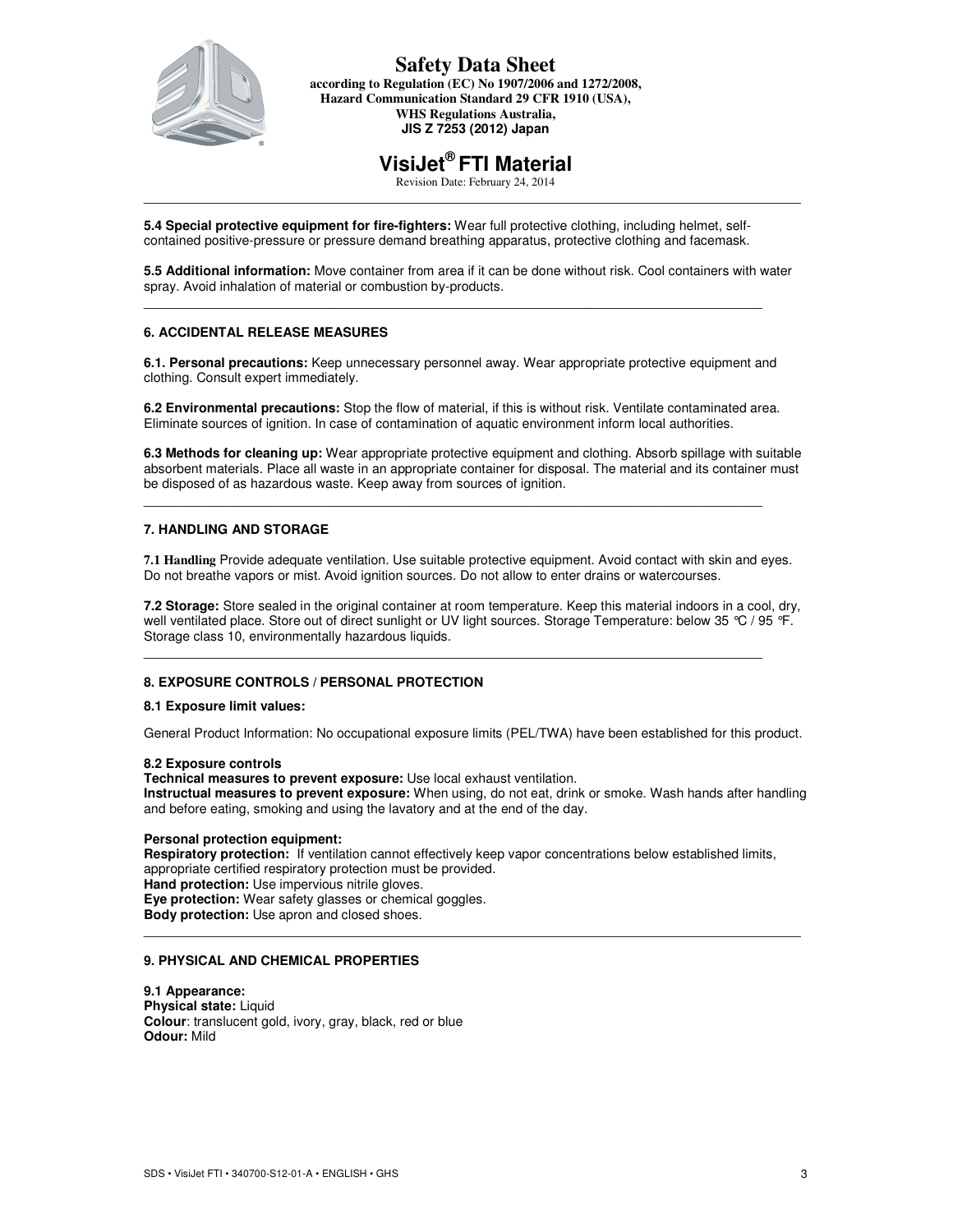

**according to Regulation (EC) No 1907/2006 and 1272/2008, Hazard Communication Standard 29 CFR 1910 (USA), WHS Regulations Australia, JIS Z 7253 (2012) Japan** 

# **VisiJet® FTI Material**

Revision Date: February 24, 2014 \_\_\_\_\_\_\_\_\_\_\_\_\_\_\_\_\_\_\_\_\_\_\_\_\_\_\_\_\_\_\_\_\_\_\_\_\_\_\_\_\_\_\_\_\_\_\_\_\_\_\_\_\_\_\_\_\_\_\_\_\_\_\_\_\_\_\_\_\_\_\_\_\_\_\_\_\_\_\_\_\_\_\_\_\_

#### **9.2 Important health, safety and environmental information**

| pH $(20 °C)$ :                   | ΝA        |  |
|----------------------------------|-----------|--|
| Melting point/range (°C):        | NA        |  |
| Boiling point/range (°C):        | ΝA        |  |
| Flash point $(°C)$ :             | 126°C     |  |
| Ignition temperature $(°C)$ :    | ΝA        |  |
| Vapour pressure $(°C)$ :         | NA        |  |
| Density $(g/cm3)$ :              | 1.1       |  |
| Bulk density (kg/m3):            | ΝA        |  |
| Water solubility (20 °C in q/l): | insoluble |  |
| <b>Partition coefficient:</b>    | ΝA        |  |
| n-Octanol/Water (log Po/w):      | NA        |  |
| Viscosity, dynamic (mPa s):      | NA        |  |
| Dust explosion hazard:           | ΝA        |  |
| <b>Explosion limits:</b>         | NA        |  |
|                                  |           |  |

#### **10. STABILITY AND REACTIVITY**

**10.1 Conditions to avoid:** Avoid exposure to heat and light. Take necessary actions to avoid static electricity discharge.

**10.2 Materials to avoid:** Oxidizing materials, strong acids and strong bases.

**10.3 Hazardous decomposition products:** Carbon dioxide, carbon monoxide and other toxic fumes can be released at high temperatures or upon burning. \_\_\_\_\_\_\_\_\_\_\_\_\_\_\_\_\_\_\_\_\_\_\_\_\_\_\_\_\_\_\_\_\_\_\_\_\_\_\_\_\_\_\_\_\_\_\_\_\_\_\_\_\_\_\_\_\_\_\_\_\_\_\_\_\_\_\_\_\_\_\_\_\_\_\_\_\_\_\_\_

#### **11. TOXICOLOGICAL INFORMATION**

**11.1 Toxicokinetics, metabolism and distribution:** NA

#### **11.2 Acute effects (toxicity tests)**

**Irritation to respiratory tract:** irritating **Skin irritation**: irritating **Eye irritation:** irritating **Sensitisation:** Causes sensitisation

#### **11.3 Experiences made in practice**

Once sensitized, a severe allergic reaction may occur when subsequently exposed to very low levels.

#### **11.4 General remarks:**

Carcinogenicity: None of this product's components are listed by ACGIH, IARC, OSHA, NIOSH, or NTP.  $\_$  . The contribution of the contribution of the contribution of the contribution of the contribution of the contribution of the contribution of the contribution of the contribution of the contribution of the contributio

#### **12. Ecological information**

**12.1 Ecotoxicity:** The aquatic toxicity of the product is unknown; however based on components, it is predicted that this material may be harmful to aquatic organisms or cause long-term adverse effects in the aquatic environment. Prevent contamination of soil, drains and surface waters.

\_\_\_\_\_\_\_\_\_\_\_\_\_\_\_\_\_\_\_\_\_\_\_\_\_\_\_\_\_\_\_\_\_\_\_\_\_\_\_\_\_\_\_\_\_\_\_\_\_\_\_\_\_\_\_\_\_\_\_\_\_\_\_\_\_\_\_\_\_\_\_\_\_\_\_\_\_\_\_\_

**12.2 Mobility:** No information available for product.

**12.3 Persistence and degradability:** No information available for product.

#### **12.4 Results of PBT assessment:** No information available for product

**12.5 Other adverse effects:** No information available for product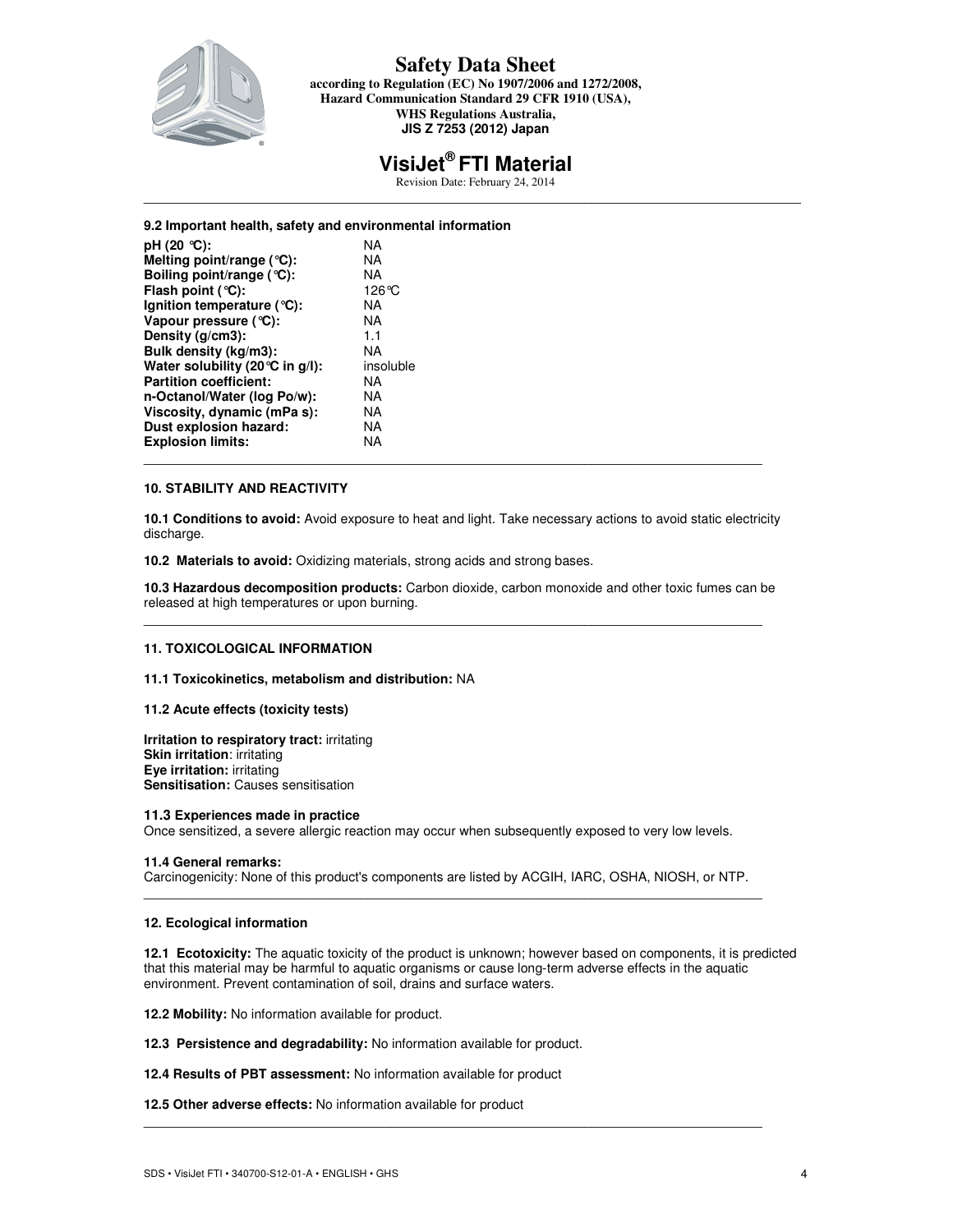

**according to Regulation (EC) No 1907/2006 and 1272/2008, Hazard Communication Standard 29 CFR 1910 (USA), WHS Regulations Australia, JIS Z 7253 (2012) Japan** 

# **VisiJet® FTI Material**

Revision Date: February 24, 2014 \_\_\_\_\_\_\_\_\_\_\_\_\_\_\_\_\_\_\_\_\_\_\_\_\_\_\_\_\_\_\_\_\_\_\_\_\_\_\_\_\_\_\_\_\_\_\_\_\_\_\_\_\_\_\_\_\_\_\_\_\_\_\_\_\_\_\_\_\_\_\_\_\_\_\_\_\_\_\_\_\_\_\_\_\_

## **13. DISPOSAL CONSIDERATIONS**

**13.1 Appropriate disposal / Product:** Do not contaminate drains, soil or surface waters with this material or its container. Reduce waste by attempting to utilize product completely. Dispose of this container and its contents in accordance with all local, state, and federal regulations. Do not reuse or refill.

#### **13.2 Waste codes / waste designations according to EWC / AVV:** 070208

### **13.3 Appropriate packaging:** NA

**13.4 Additional information:** Prior to disposal 3D Systems recommends consulting an approved waste disposal firm to ensure regulatory compliance. \_\_\_\_\_\_\_\_\_\_\_\_\_\_\_\_\_\_\_\_\_\_\_\_\_\_\_\_\_\_\_\_\_\_\_\_\_\_\_\_\_\_\_\_\_\_\_\_\_\_\_\_\_\_\_\_\_\_\_\_\_\_\_\_\_\_\_\_\_\_\_\_\_\_\_\_\_\_\_\_\_\_\_\_\_

### **14. TRANSPORT INFORMATION**

**14.1 Land transport (ADR/RID/GGVSE):** Not Regulated Official transport designation: Class: Classification Code: UN-No.: Packing group: Hazard label: Tunnel restriction code: Special provisions:

#### **14.2 Sea transport (IMDG-Code/GGVSee):** Not Regulated

Proper Shipping Name: Class: UN-No.: Packing group: EmS: Marine Pollutant: Special provisions:

#### **14.3 Air transport (ICAO-IATA/DGR):** Not Regulated

Proper Shipping Name: Class: UN-No.: Packing group: Special provisions: \_\_\_\_\_\_\_\_\_\_\_\_\_\_\_\_\_\_\_\_\_\_\_\_\_\_\_\_\_\_\_\_\_\_\_\_\_\_\_\_\_\_\_\_\_\_\_\_\_\_\_\_\_\_\_\_\_\_\_\_\_\_\_\_\_\_\_\_\_\_\_\_\_\_\_\_\_\_\_

# **15. REGULATORY INFORMATION**

#### **15.1 EU regulations**

EINEC/ELINCS/NLP: All materials are listed REACH Annex XVII: None listed

#### **15.2 National EU regulations**

Wassergefährdungsklasse (water hazard class, Germany): WGK 2: Hazard to waters

#### **15.3.US FEDERAL**

TSCA: All materials are listed on the TSCA Inventory or are not subject to TSCA requirements SARA 302 EHS List (40 CFR 355 Appendix A): None listed SARA 313 (40 CFR 372.65): None listed CERCLA (40 CFR 302.4): None listed

#### **15.4. Australian regulations**

SUSDP, Industrial Chemicals Act 1989: Australian Inventory of Chemical Substances, AICS: Listed